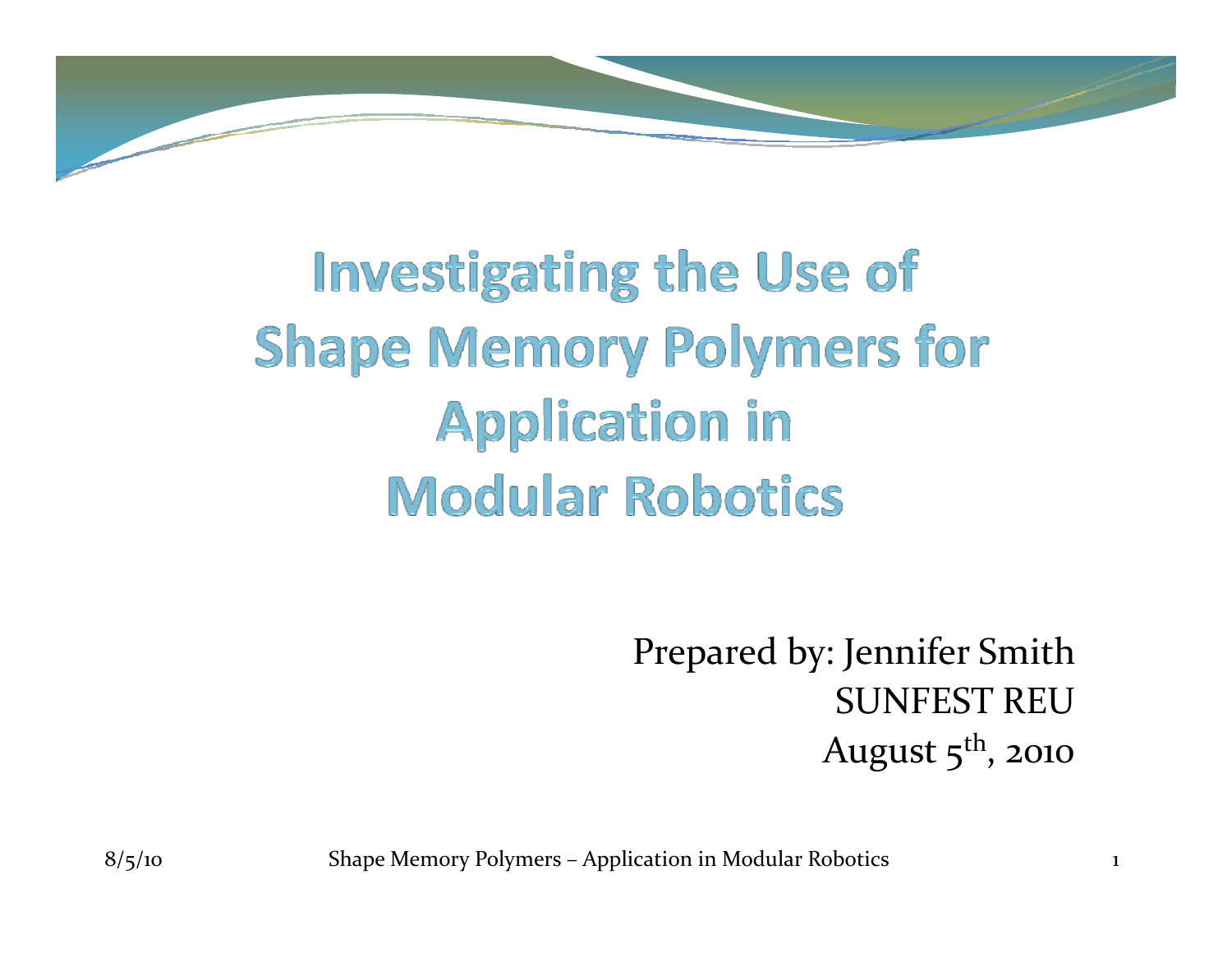## **Modular Robots**

• Each module has all components

of a functionin g robot.

- Modules are able to:
	- Communicate
	- $\bullet$  Move
	- Connect and Disconnect
- The robot is reconfigurable



Various configurations of CK bot module from Dr. Yim's Modlab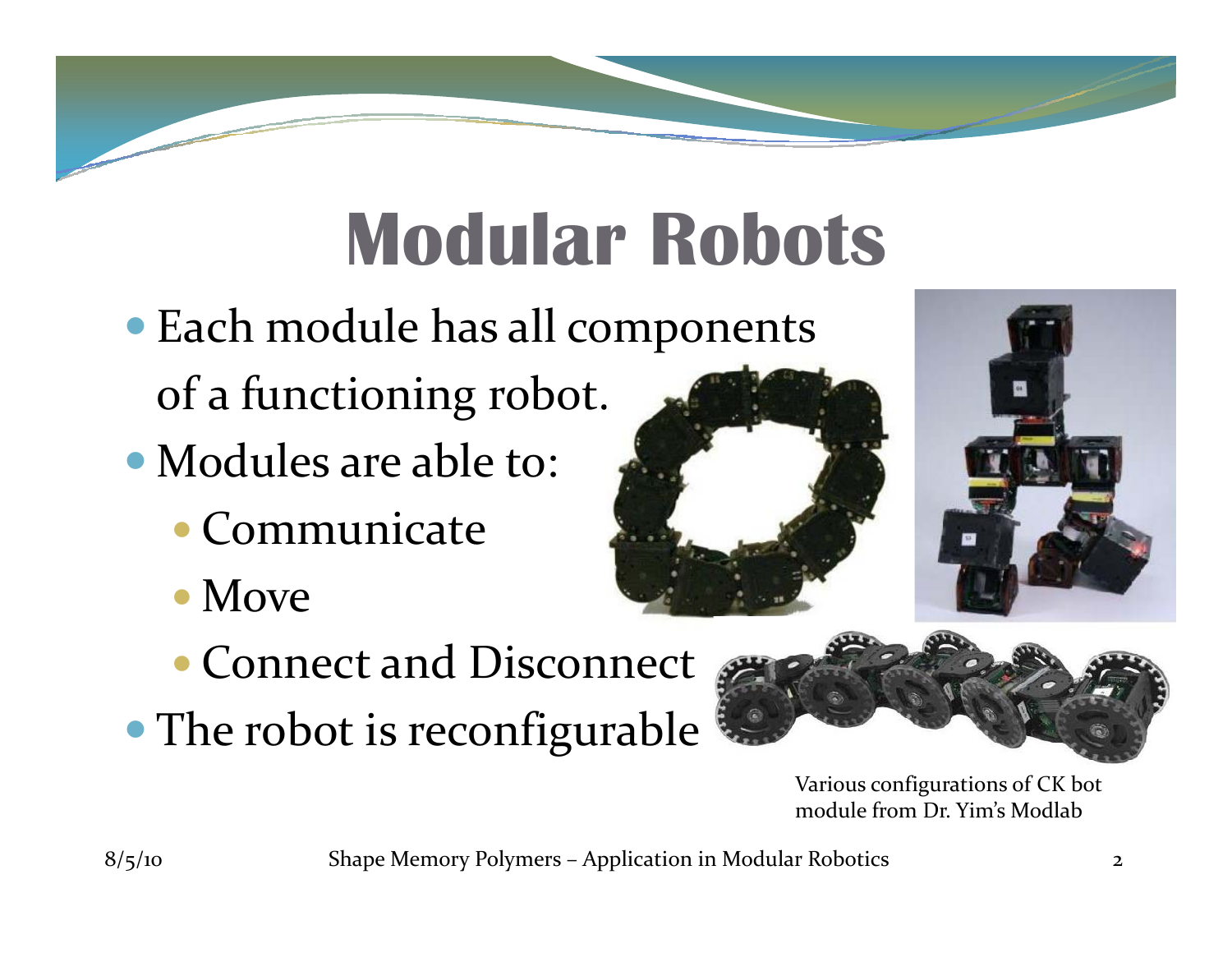### **Advantages of Modular Robots**

- Versatility
	- Space Exploration
- Robustness
- Low Cost



Yim et al. IEEE, <sup>200</sup> 7 ,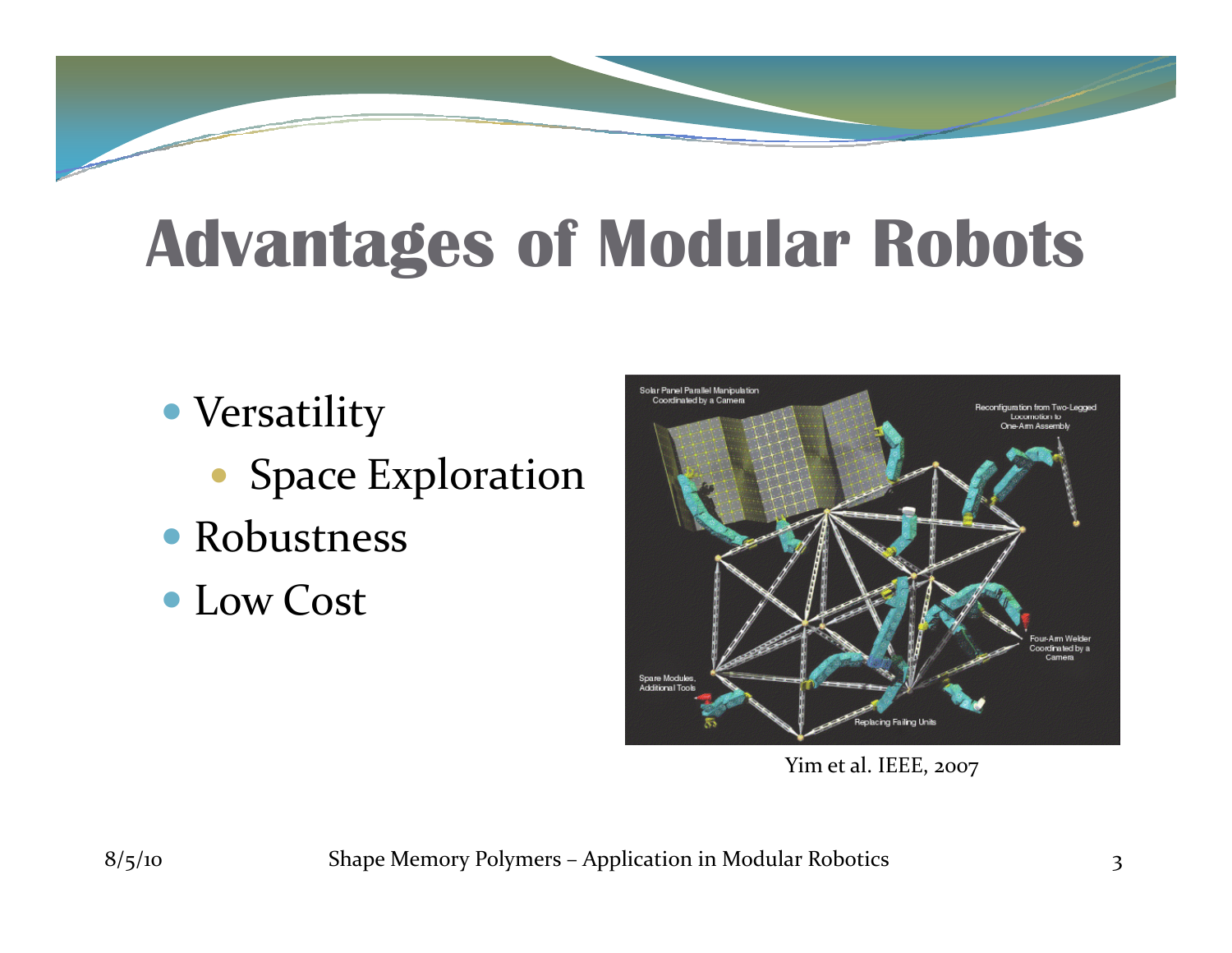### **Challenges in Modular Robotics**

- Low cost modules have not been realized
- Mass production is not yet been used.
	- y Control algorithms could handle millions of modules
	- Currently, modular robot with the most active modules, <sup>5</sup>6, is Polybot, created by Yim et. al.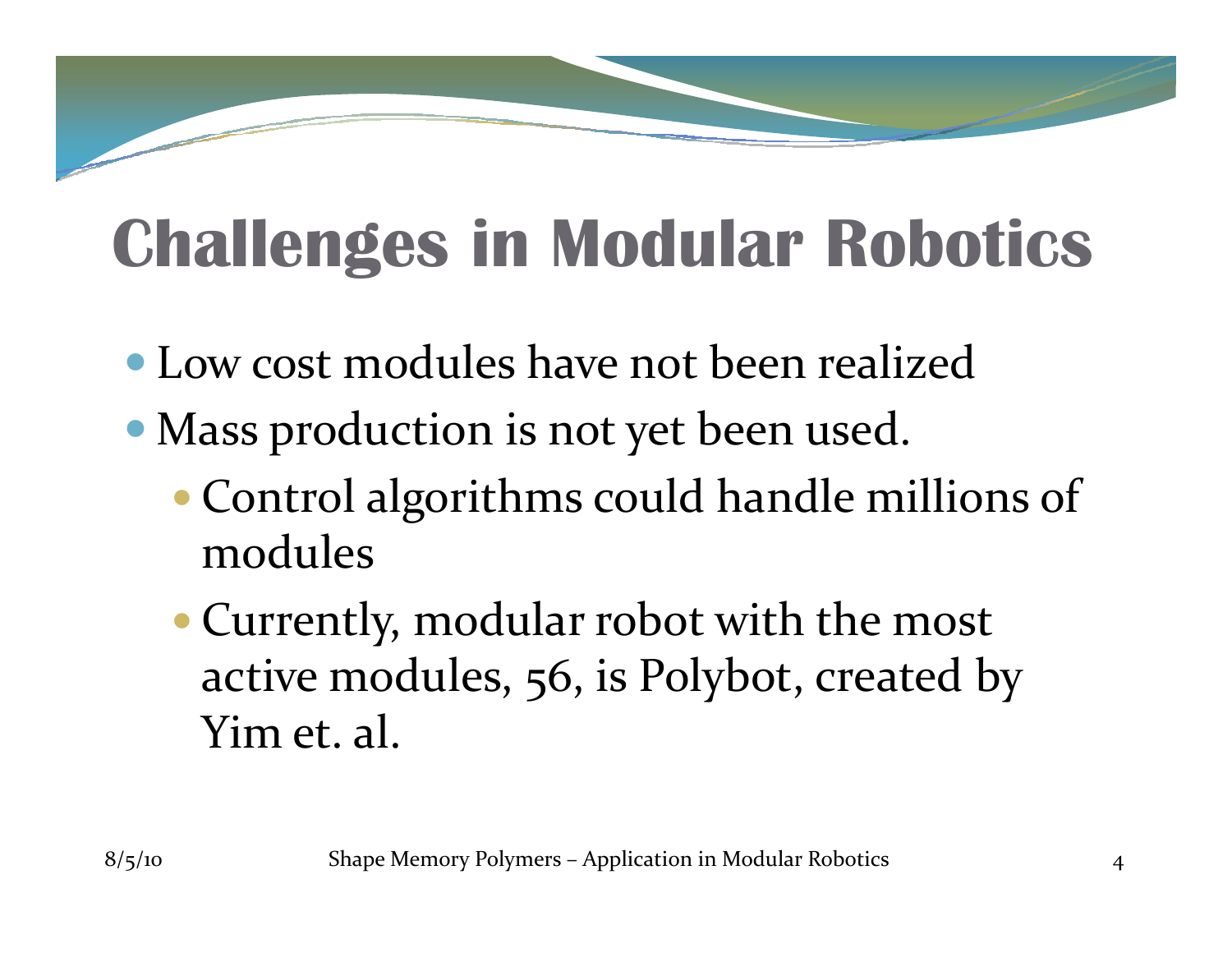## **Challenges In Modular Robotics**

### **• Scalability**

• Smallest module is Miniature, created by Yoshida et. al. with dimensions 40mm x 40 mm x 50mm

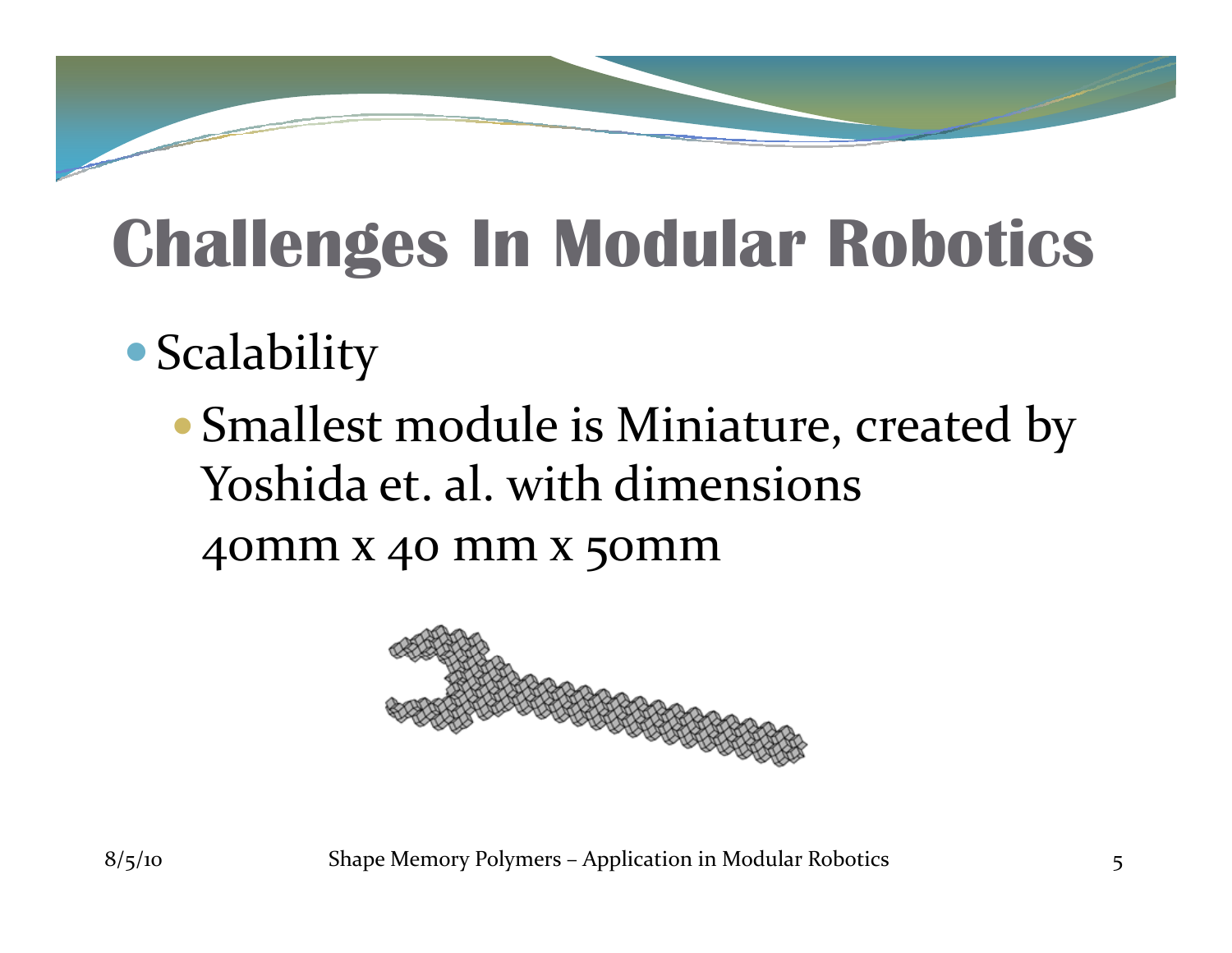### **Actuators**

- Allow modules to move
- Brushless DC motors usually used.
- $\bullet$  Contribute much of weight and volume of modules.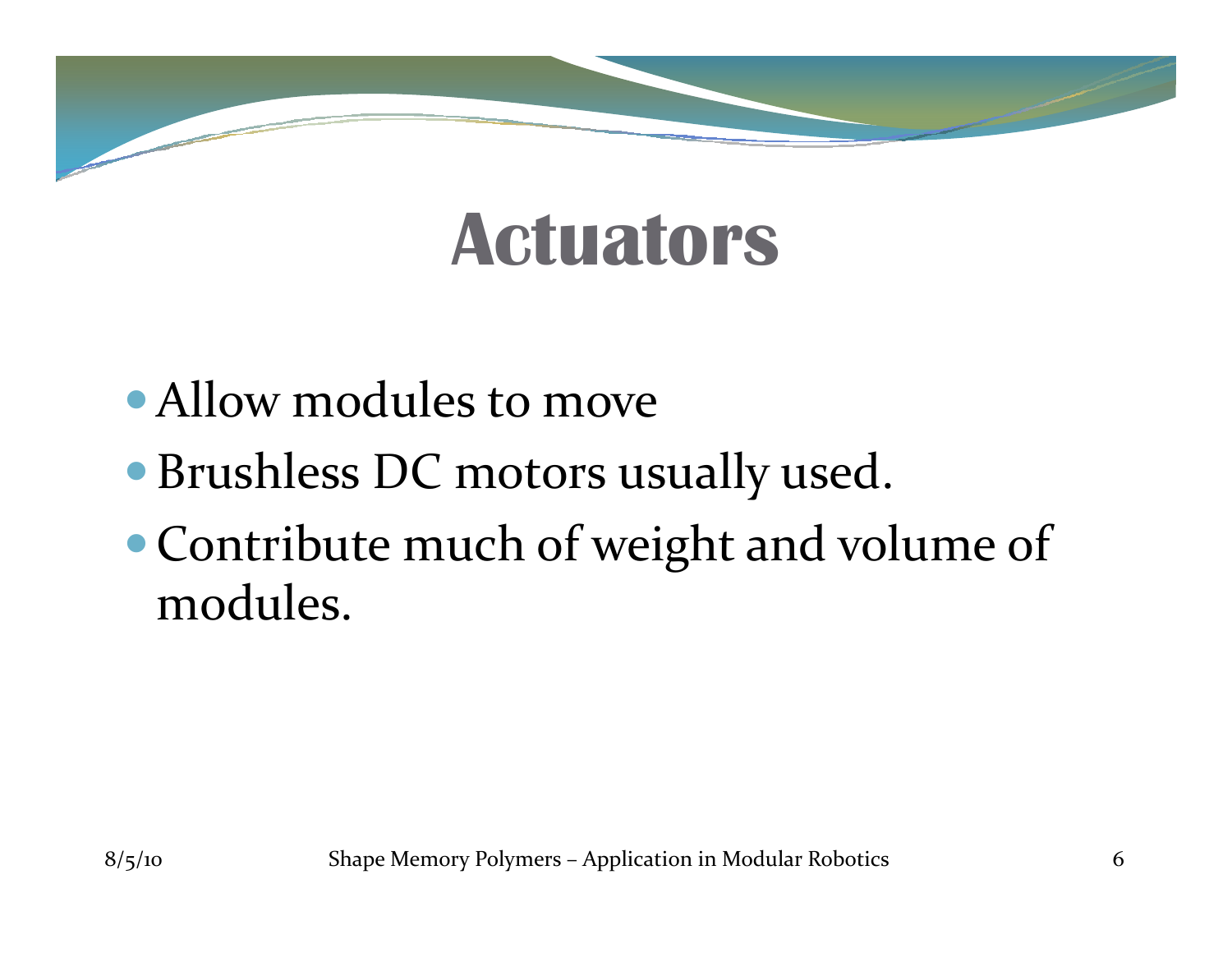## **Shape Memory Polymers (SMP)**

- Memorize a temporary shape and then recover permanen<sup>t</sup> shape with some external stimulus – usually thermal
- Have potential for use as actuation material.



Xie and Rousseau, Polymer, <sup>2007</sup>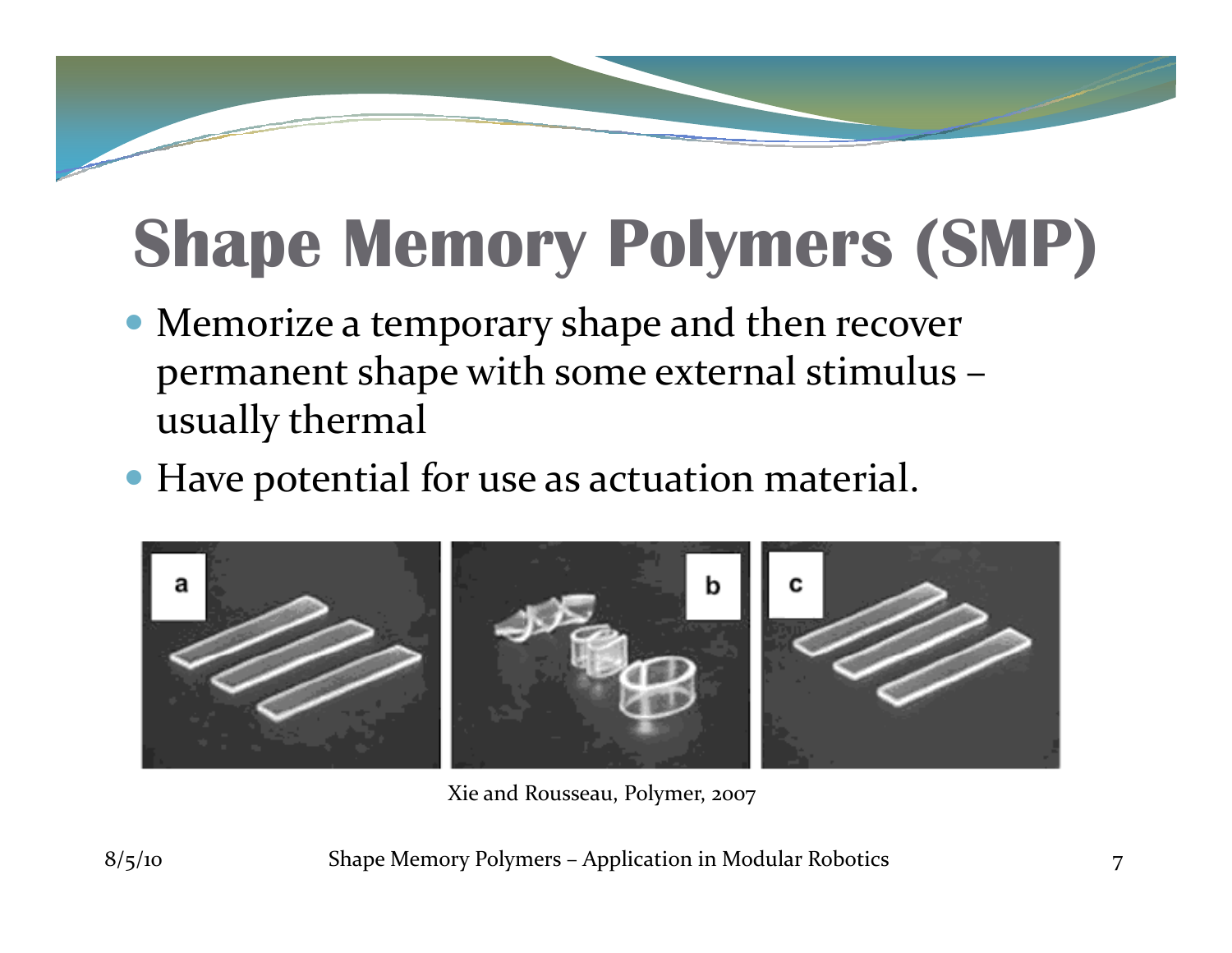

# **SMP Advantages**

- Lightweight
- Low cost

### • Flexible in terms of material design

- $\bullet$  Glass transition temperature (30 $^{\circ}$  $^{\circ}\mathsf{C}$  to  $\mathsf{8g^{\circ}C})$
- Mold Shape
- High recovery strain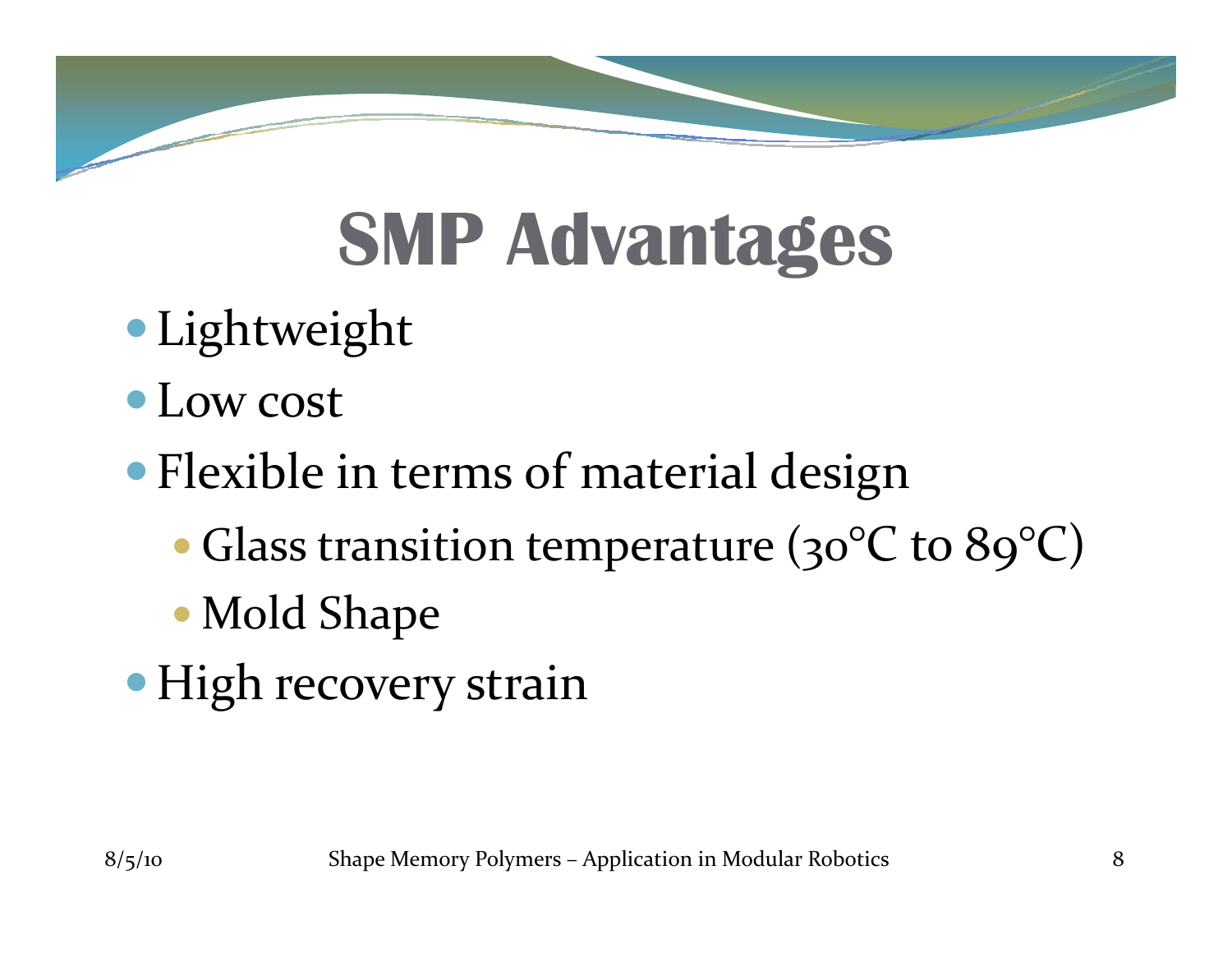# **SMP Fabrication**

- Components:
	- y 0.02 mol EPON 825 (an epoxy monomer)
	- y 0.005 mol Jeffamine D230 (curing agent)
	- 0.01 mol decylamine (curing agent)
- Components were combined then poured into a mold and cured for 1.5 hours at <sup>100</sup> °C and then for 1 hour at 1 30°C .
- SMP with glass transition temperature of 80°C.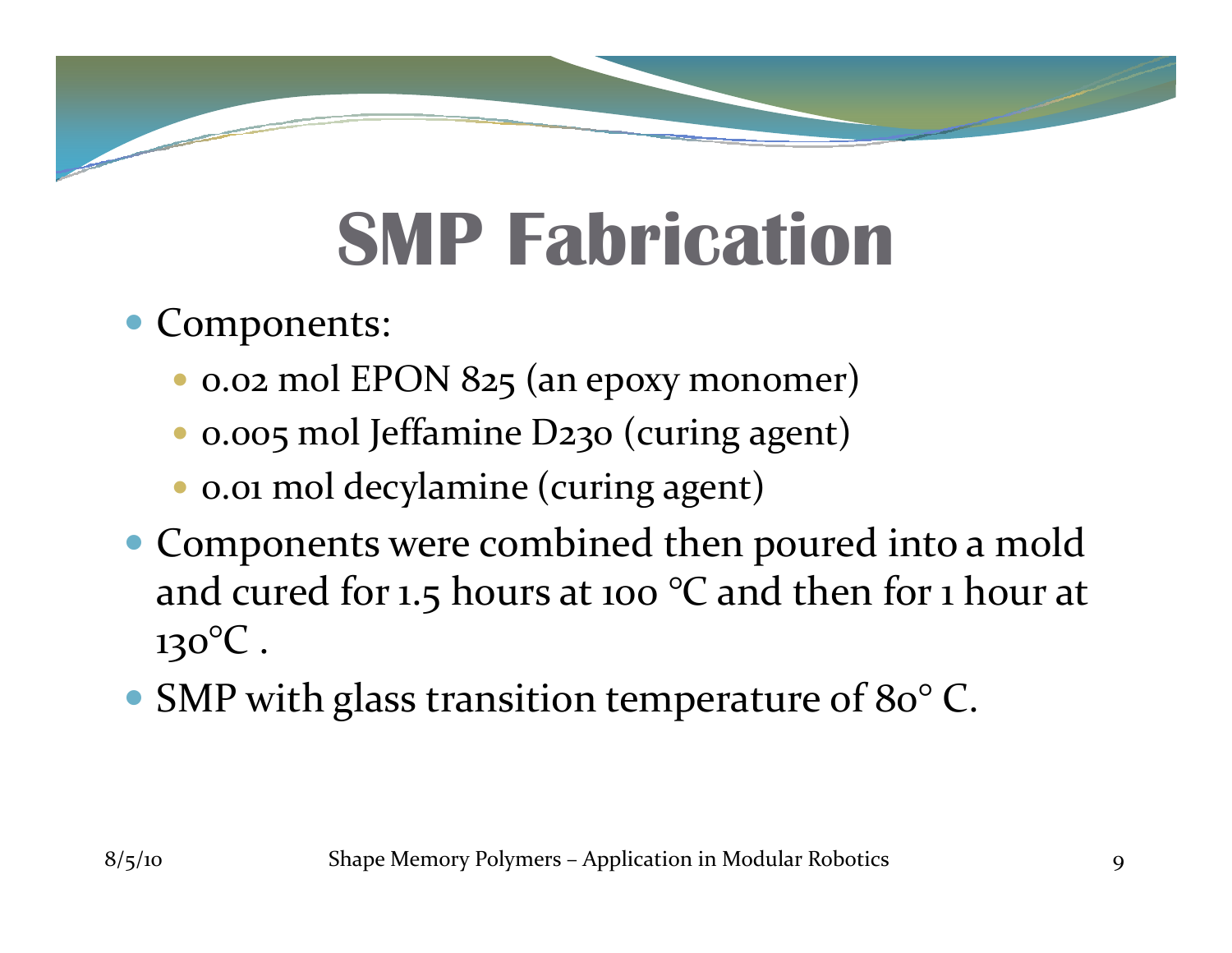# **Percent Recovery Testing**

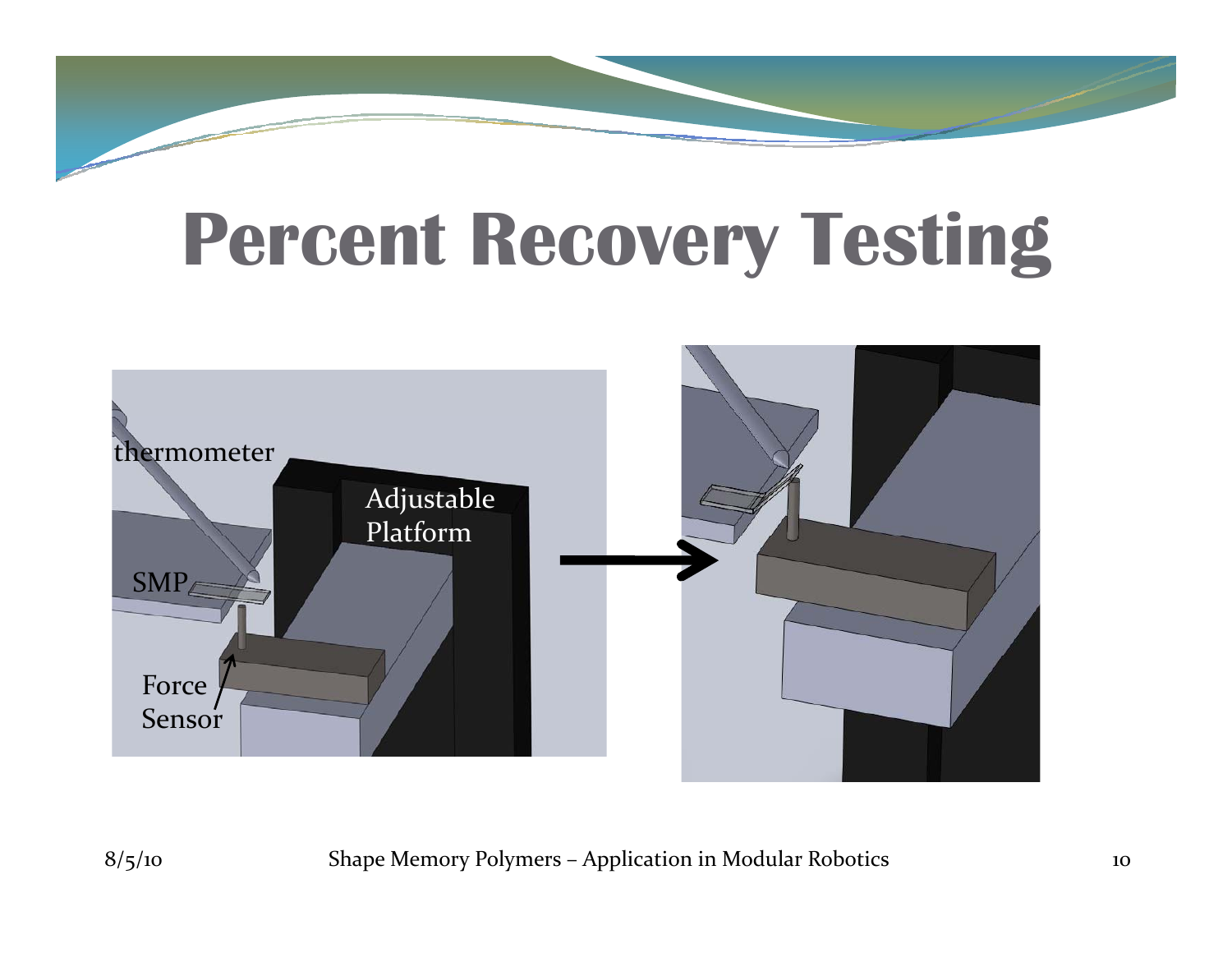### **Percent Recovery Results**

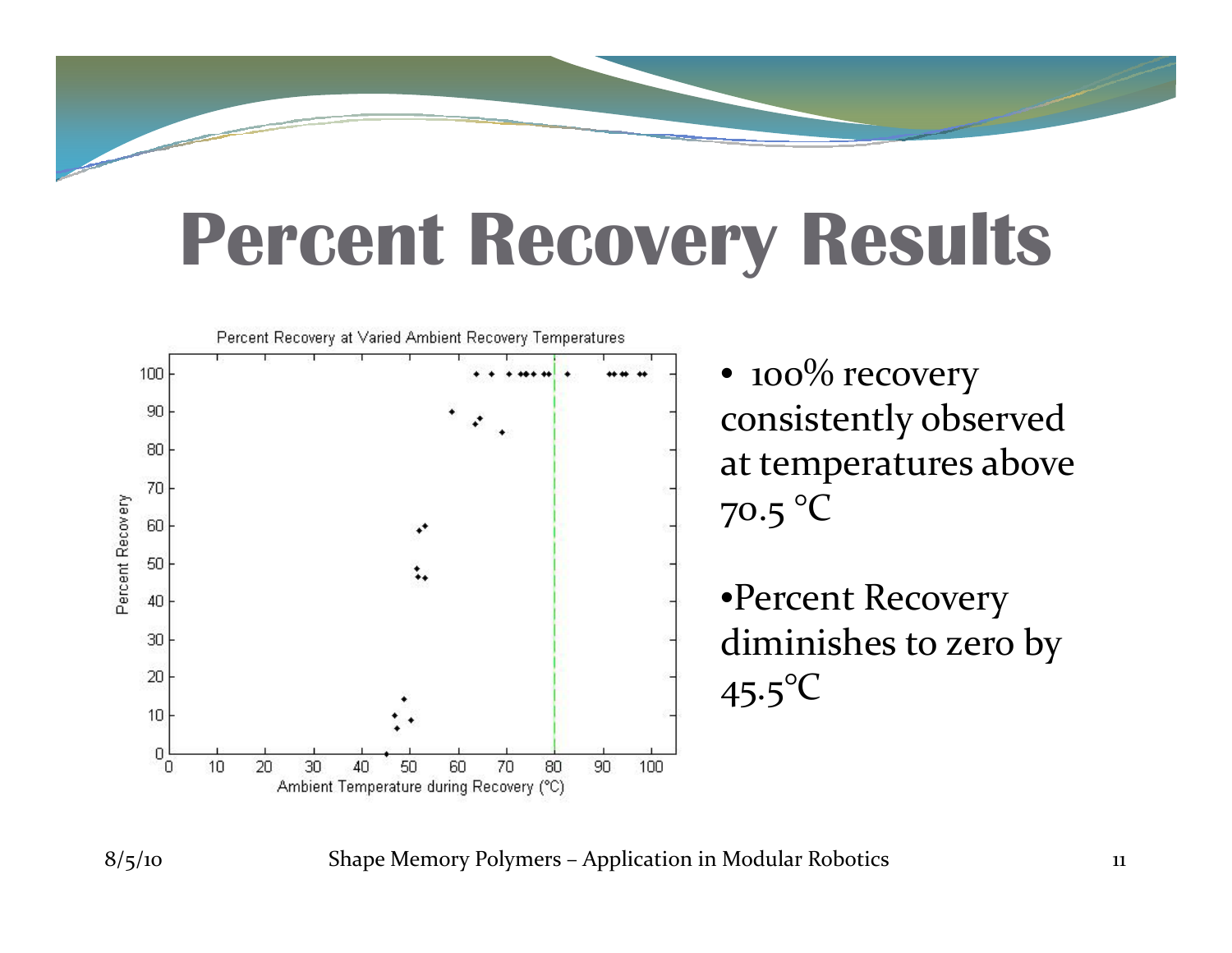### **Percent Recovery Results**



8/5/10 Shape Memory Polymers – Application in Modular Robotics <sup>12</sup>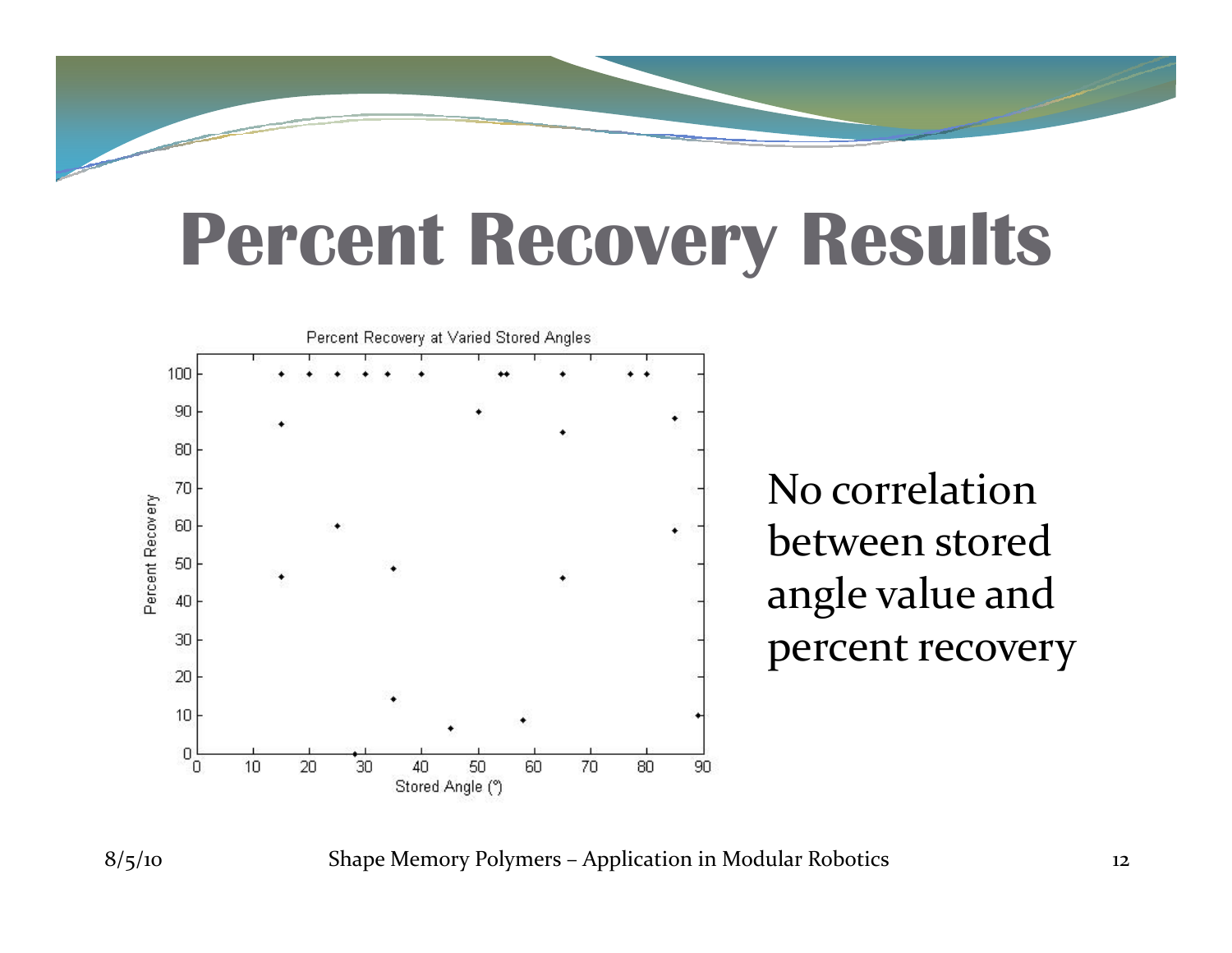# **Force Testing**

- The force to deform the SMP and the force exerted by the SMP during recovery were measured using a force sensor.
- Force data was collected for a range of stored angles and recovery temperatures.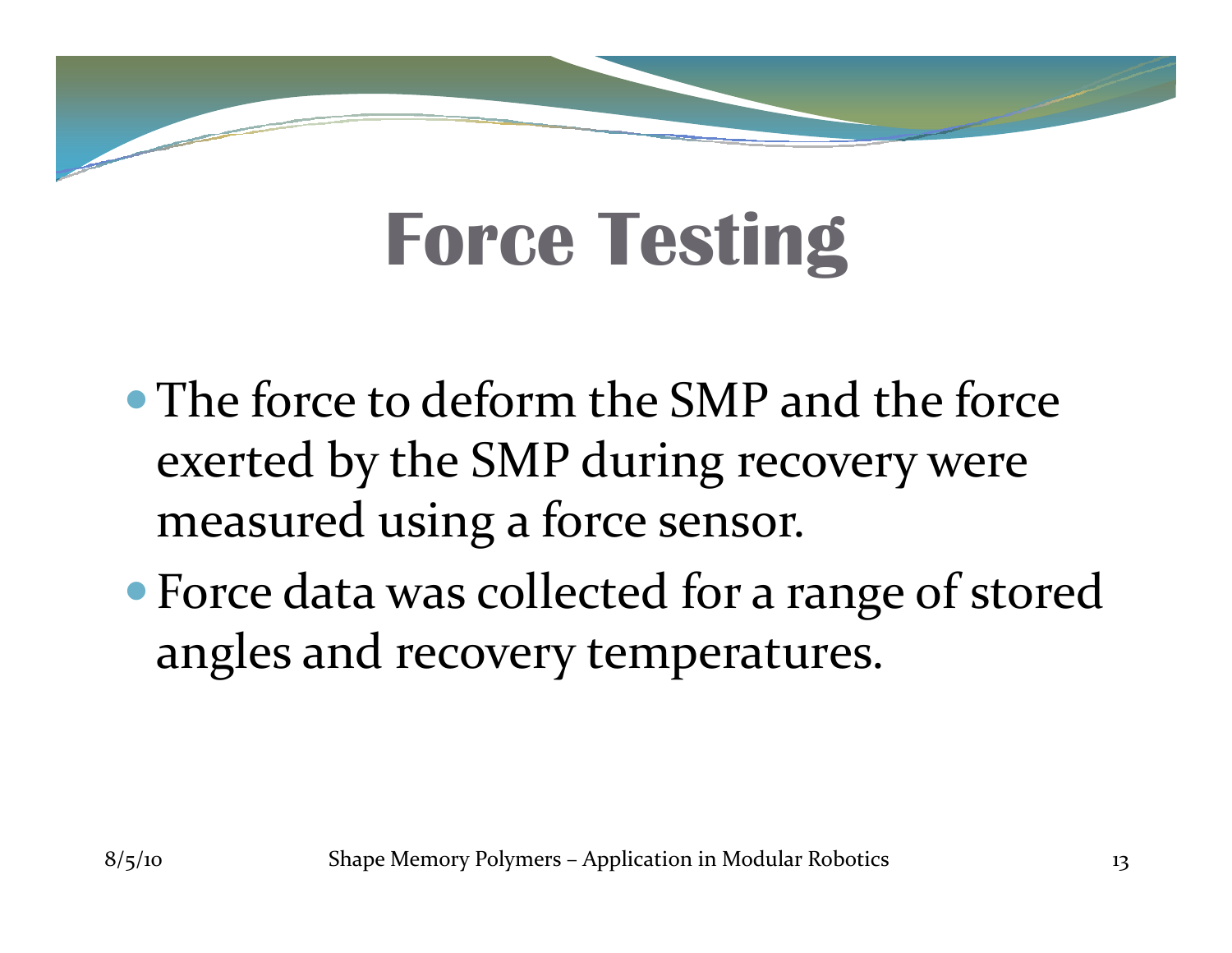### **Force Testing Results**



8/5/10 Shape Memory Polymers – Application in Modular Robotics <sup>14</sup>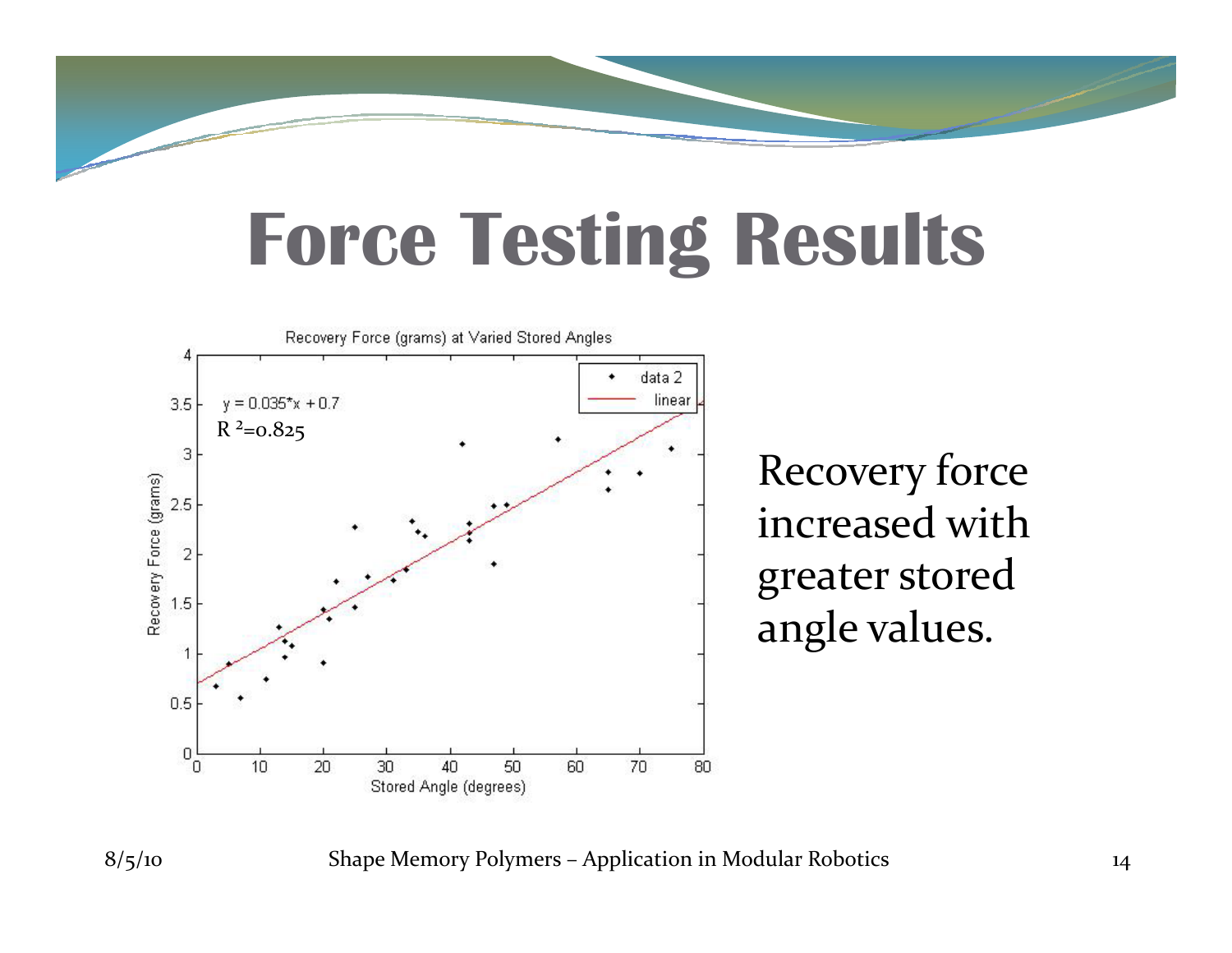

### **Force Testing Results**

Force Ratio = (Recovery Force)/(Force to Engage)



•Efficiency will not increase withgreater stored angles. •Average force ratio =0.9265



8/5/10 Shape Memory Polymers – Application in Modular Robotics 15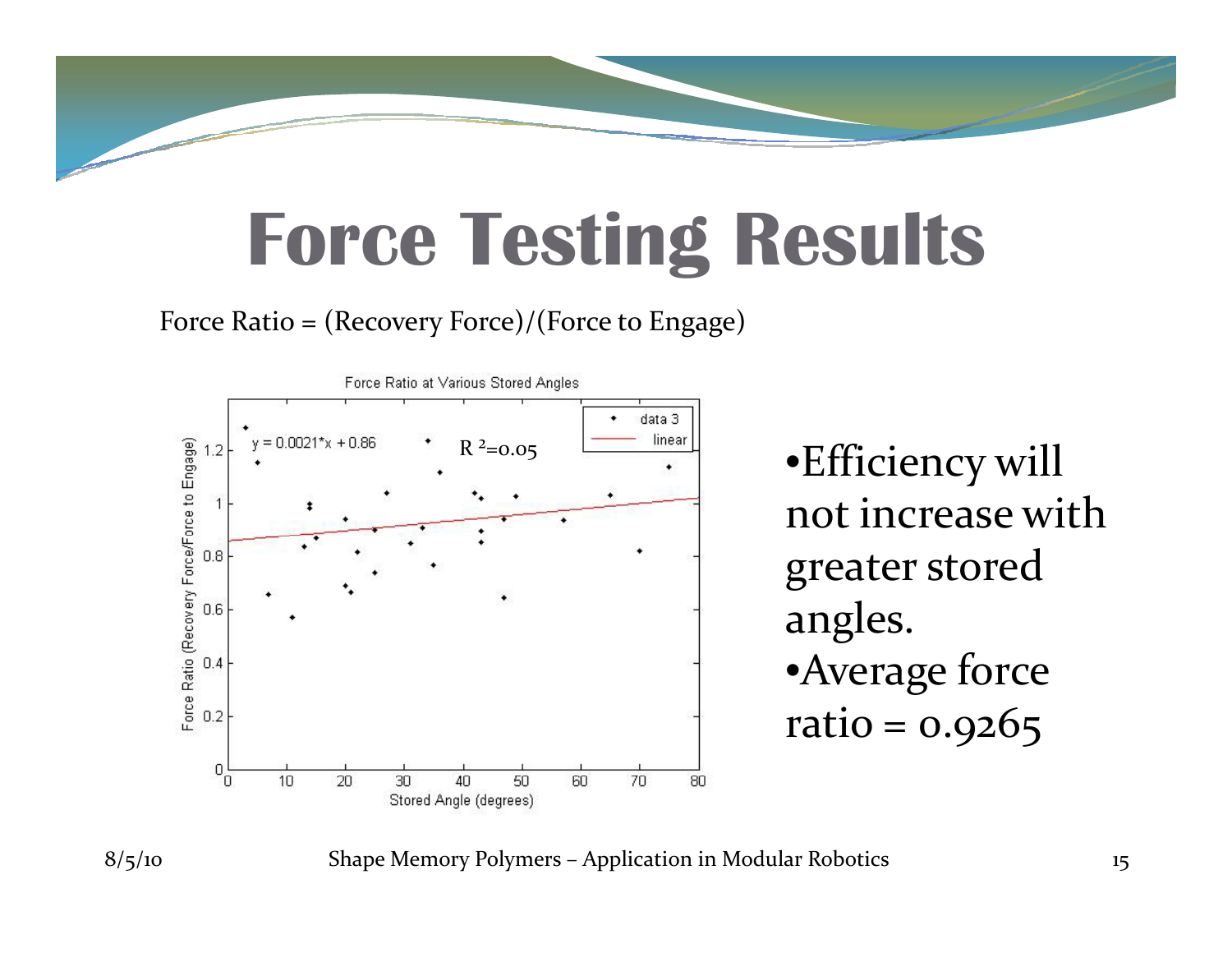### **Force Testing Results**



8/5/10 Shape Memory Polymers – Application in Modular Robotics 16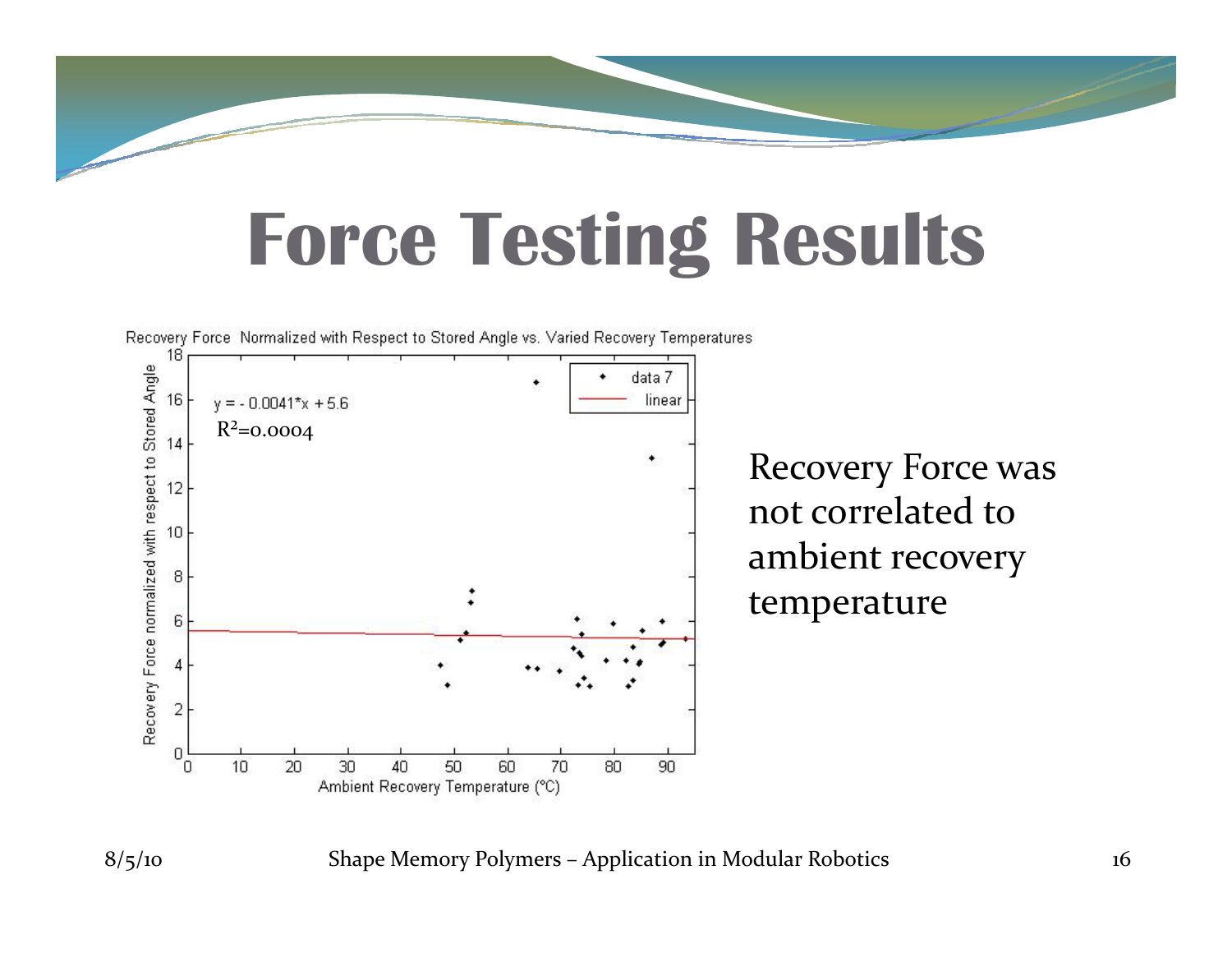# **Static Friction Testing**

- SMP samples were placed on a surface that was inclined until the SMP slipped.
- The angle at which slip occurred was used to calculate the static coefficient of friction µ.
- $\mu$ =tan(theta\_slip)

 $\mu$ ,aluminum=0.61 µ,ABSsmooth=0.64  $\mu$ ,ABSrough=0.62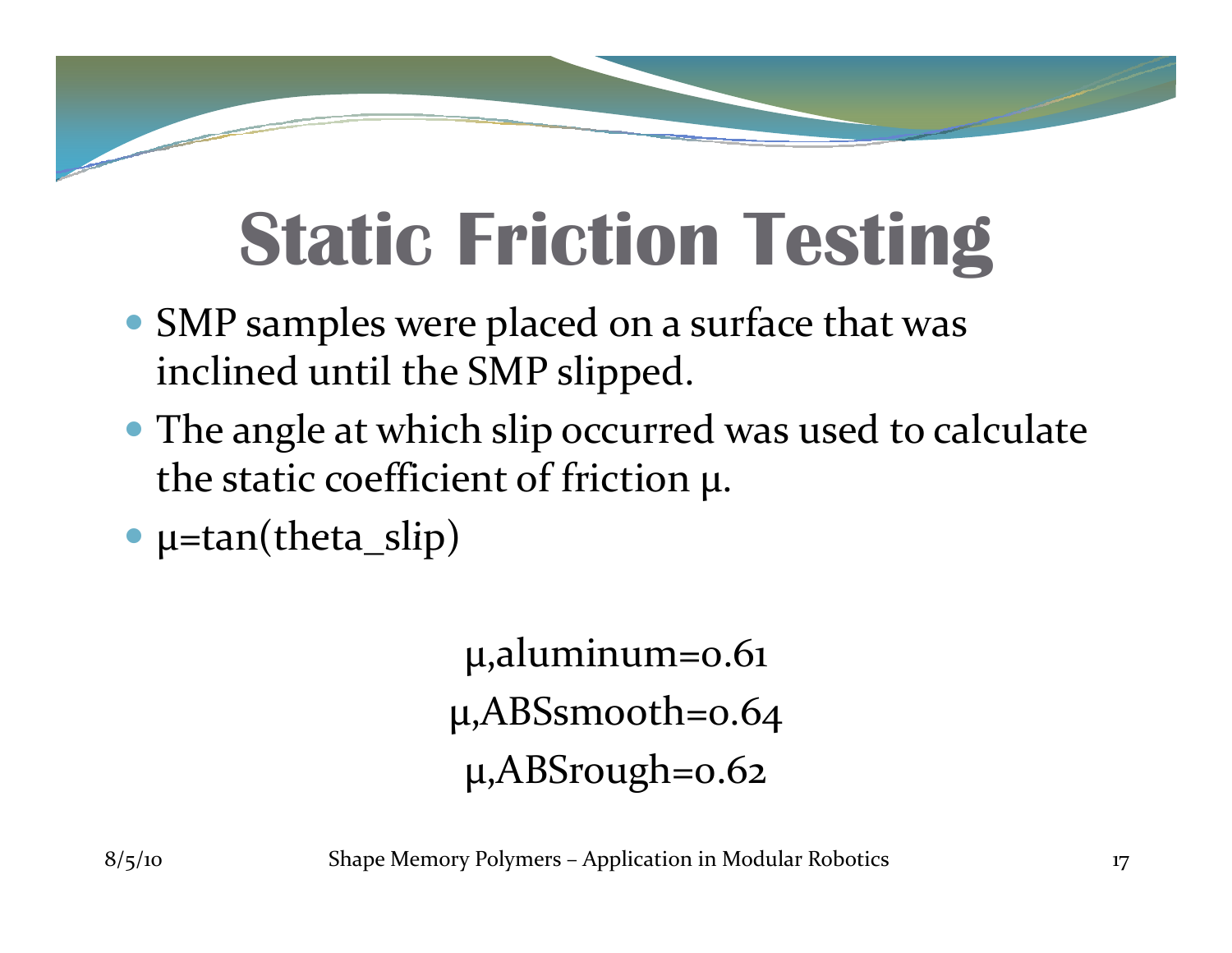# **SMP Gripper**

- A gripper compatible with Ckbot modules was designed and cut from  $\frac{1}{4}$  inch ABS plastic.
- $\bullet$  Based on force and static friction data, the weight the gripper would be able to lift was calculated
- Max weight = 2.02 grams
- $\bullet$ Avera g e wei ght = 1.1 9 grams

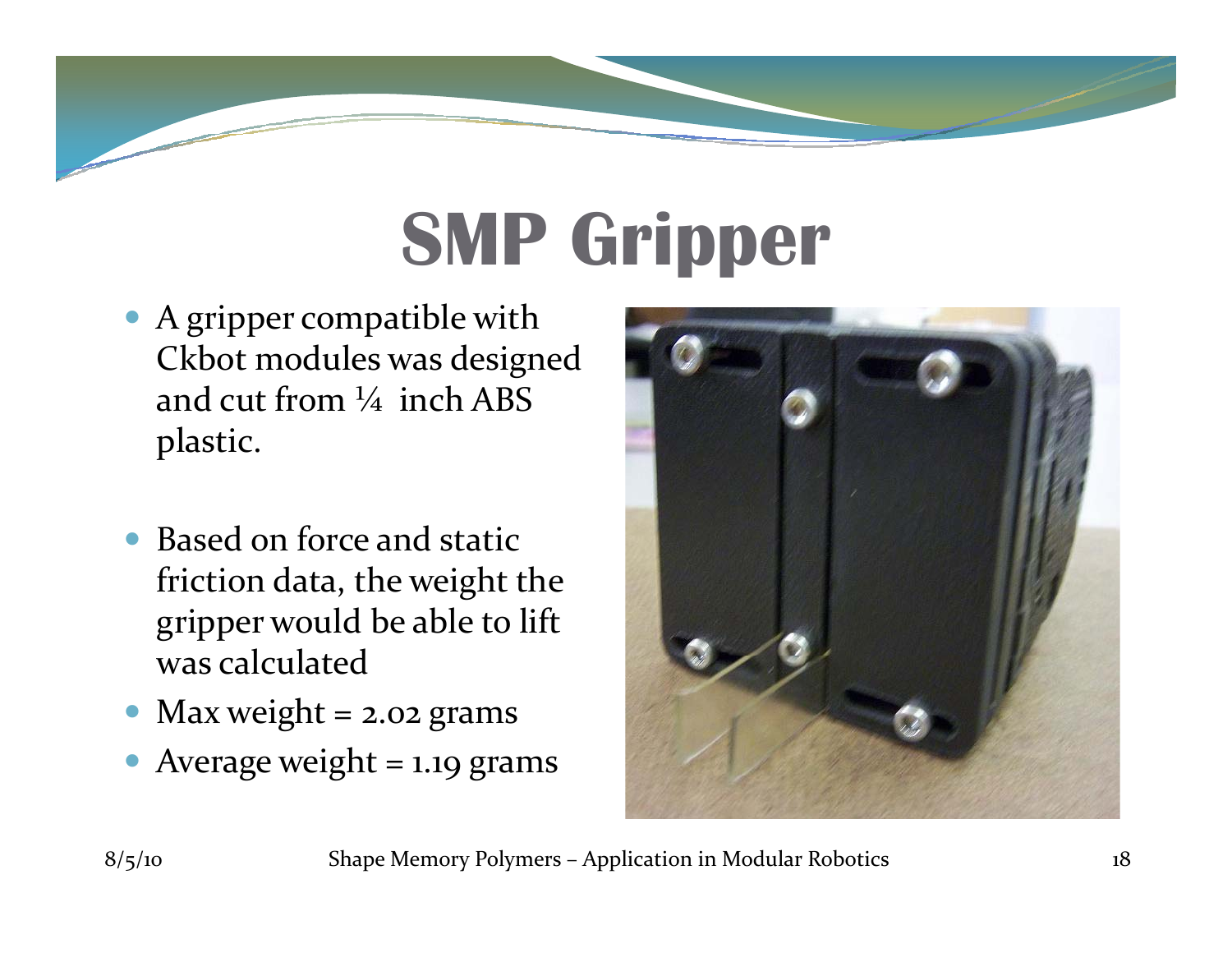# **Opening the Gripper**

Two configurations were used to deform open the gripper.

• Both configurations resulted in a successful lift of anobject weighing one gram in 9/10 trials.

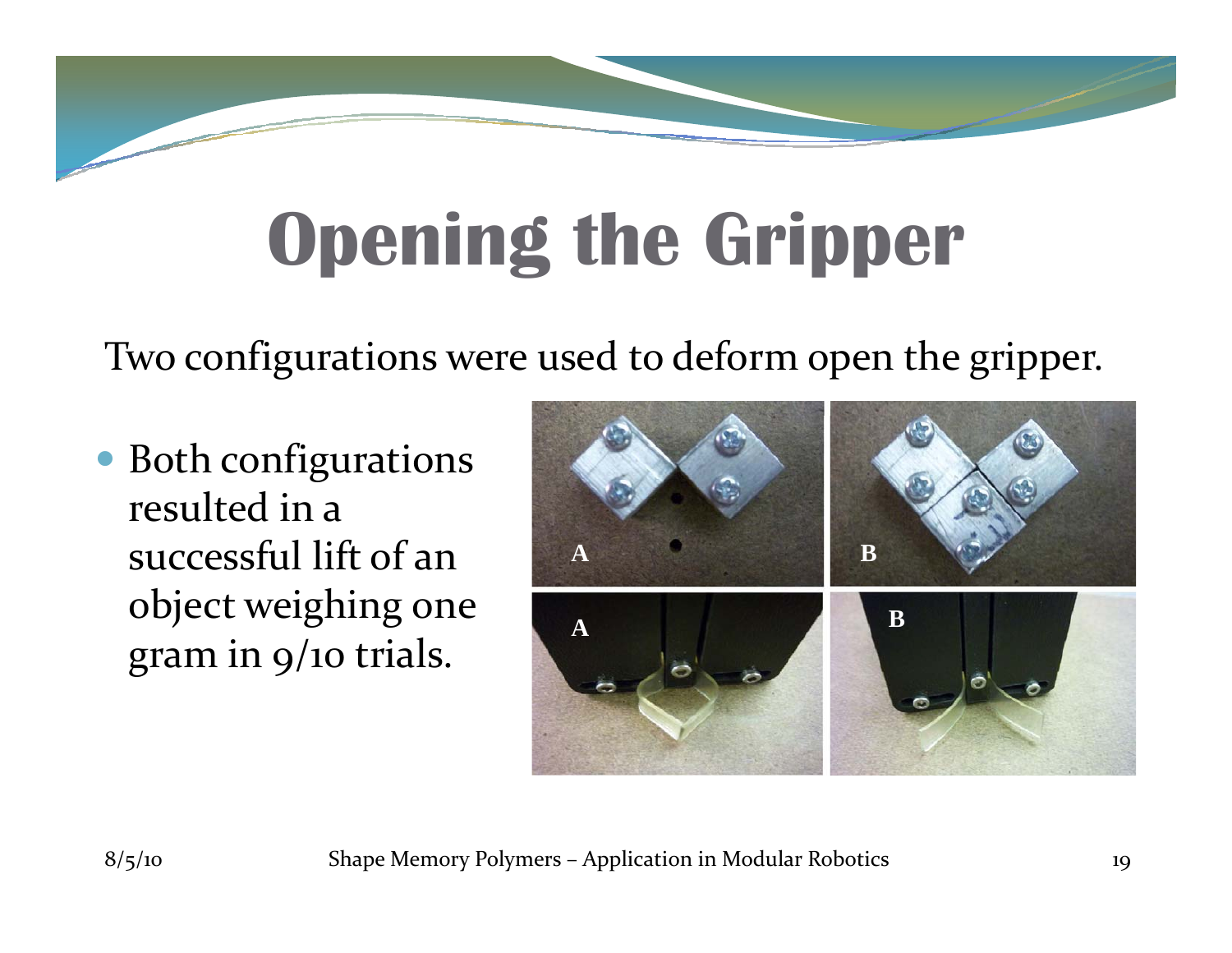



### Mini‐PR2 robot using SMP gripper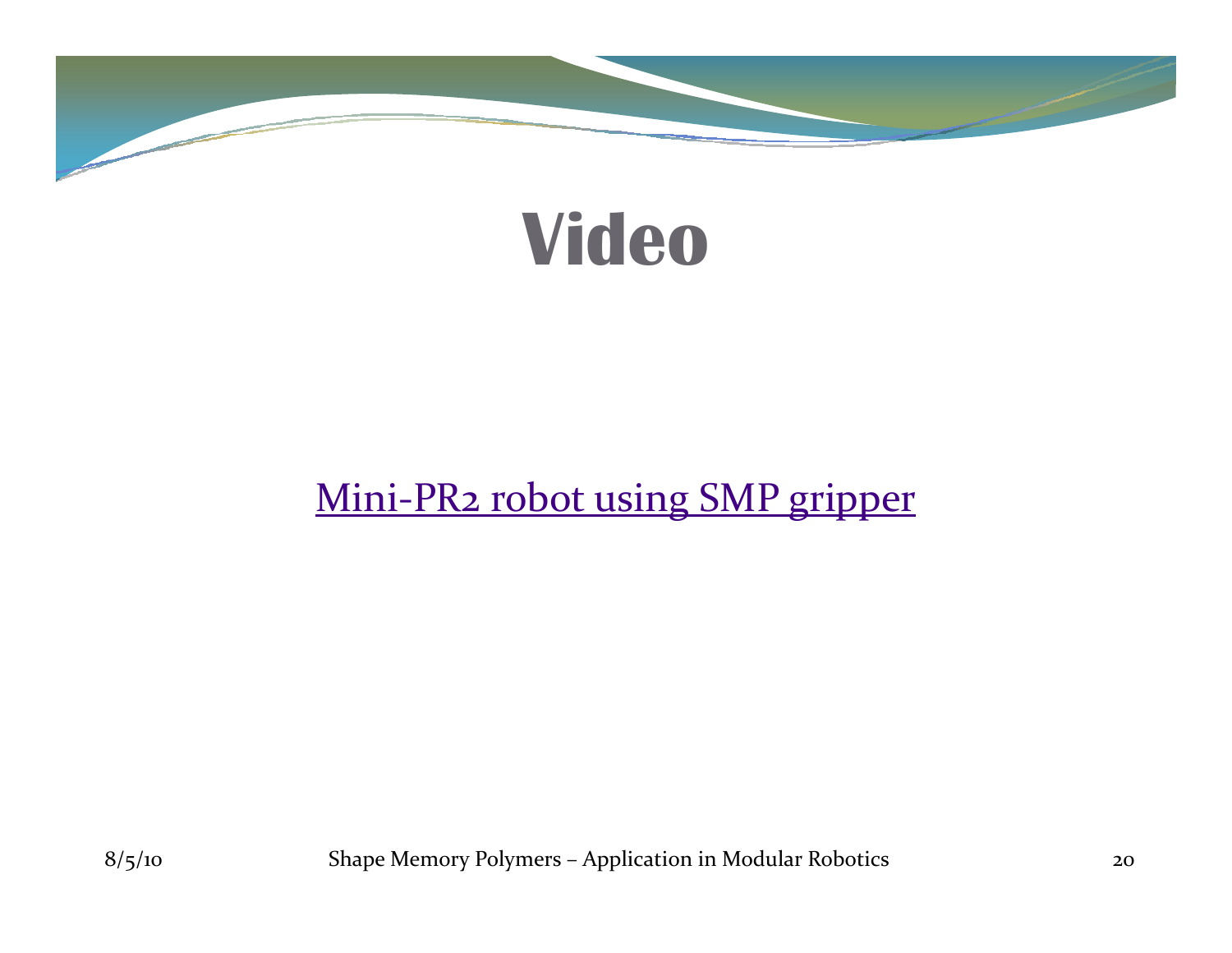### **Future Work**

• Reversibility of Gripper • Autonomous heating of SMPs • Improve Strength of Gripper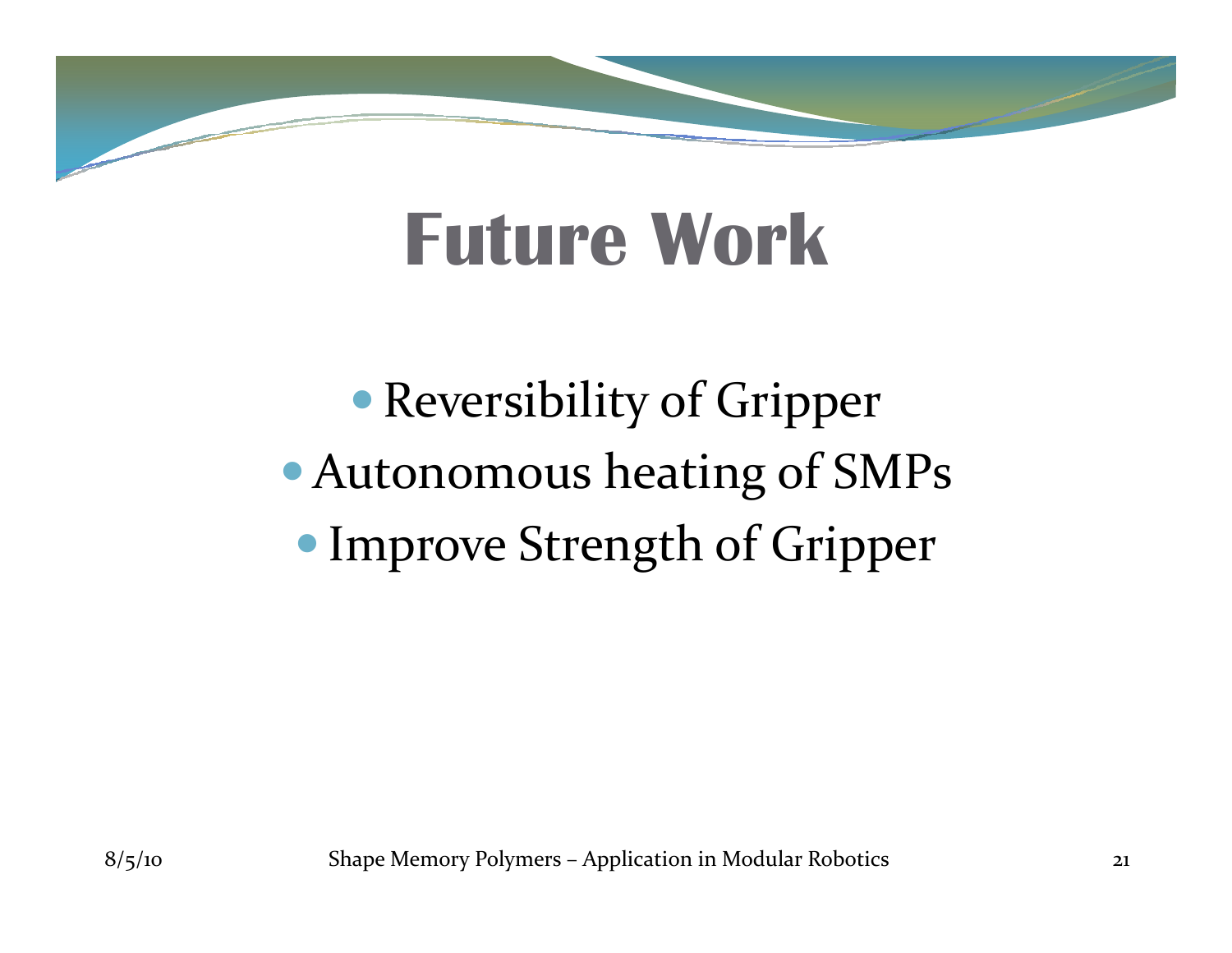

### **Acknowledgements**

I would like to thank: Dr. Mark YimPaul White Chi ‐mon ChenDr. Van der Spiegel National Science Foundation